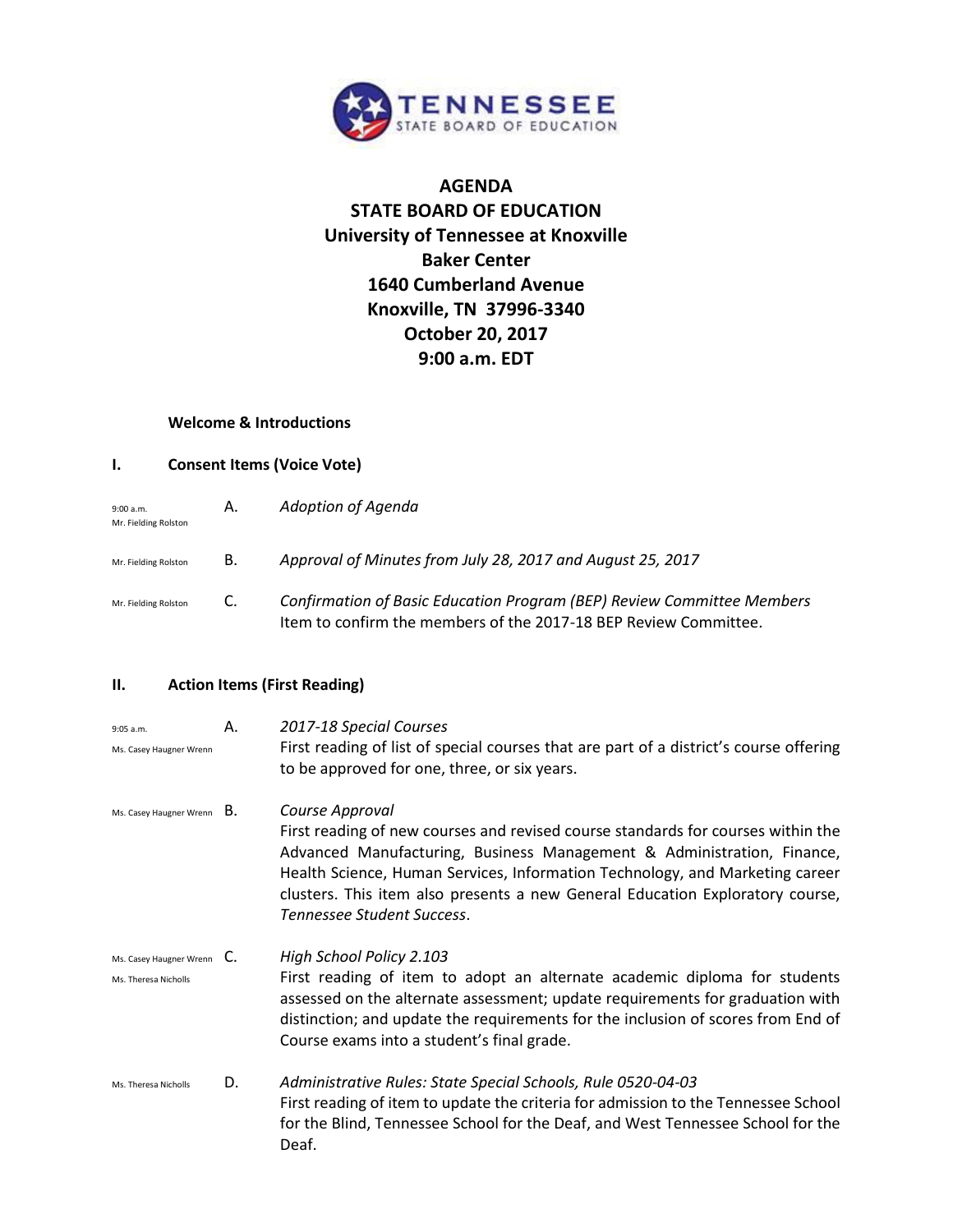| Ms. Lori Paisley                   | Е. | HIV/AIDS Policy for Students and Employees of Tennessee Public Schools, Policy<br>5.300<br>First reading of item to update the HIV/AIDS Policy.                                                                                                                                                                                                               |
|------------------------------------|----|---------------------------------------------------------------------------------------------------------------------------------------------------------------------------------------------------------------------------------------------------------------------------------------------------------------------------------------------------------------|
| Ms. Lori Paisley                   | F. | Administration of Medication for Adrenal Insufficiency, Rule 0520-01-12<br>First reading of item to set guidelines for the administration of medication for<br>adrenal insufficiency in compliance with Public Chapter 84.                                                                                                                                    |
| Ms. Lori Paisley                   | G. | Administration of Medication in a School Setting Policy 4.205<br>First reading of item to update Policy 4.205, formerly titled Guidelines for the Use<br>of Healthcare Professionals and Health Procedures in a School Setting, to reflect<br>the statutory requirements.                                                                                     |
| Ms. Candace Cook                   | Н. | Tennessee Early Learning Development Standards (TN ELDS)<br>First reading of item to update the Tennessee Early Learning Development<br>Standards.                                                                                                                                                                                                            |
| Dr. Paul Fleming                   | I. | <b>Educator Licensure Policy 5.502</b><br>First reading of item to add American Sign Language to the list of active<br>endorsements that can be issued on a teaching license.                                                                                                                                                                                 |
| Dr. Paul Fleming                   | J. | Professional Assessments for Tennessee Educators Policy 5.105<br>First reading of item to require that all initial licensure candidates submit a<br>passing score on one of the Principles of Learning and Teaching tests if there is<br>not an approved edTPA in the specialty area. In addition adds assessments for<br>American Sign Language endorsement. |
| Dr. Paul Fleming                   | К. | <b>Educator Preparation Policy 5.504</b><br>First reading of item to update the formatting of the literacy standards to increase<br>clarity and to add specialty area standards for American Sign Language.                                                                                                                                                   |
| Ms. Elizabeth Fiveash              | L. | Promotion and Retention Policy 3.300<br>First reading of item to update the promotion and retention policy to focus on<br>supporting student promotion rather than retention. Outlines requirements<br>schools and districts must take prior to a retention decision.                                                                                         |
| Ms. Pat Conner                     | M. | Alternative Educator Programs Policy 2.302<br>First reading of item to update the policy to remove outdated information and<br>include best practices for alternative schools.                                                                                                                                                                                |
| Ms. Tess Stovall<br>Mr. Jay Whalen | N. | <b>Charter School Performance Framework</b><br>First reading of updates to the State Board's charter school performance<br>framework to align it to the state's new accountability system under the Every<br><b>Student Succeeds Act.</b>                                                                                                                     |
| Ms. Amy Owen                       | Ο. | Recitation of the Pledge of Allegiance Policy 4.208<br>First reading of an item to update the formatting of the Recitation of the Pledge<br>of Allegiance Policy to align with current Board practices.                                                                                                                                                       |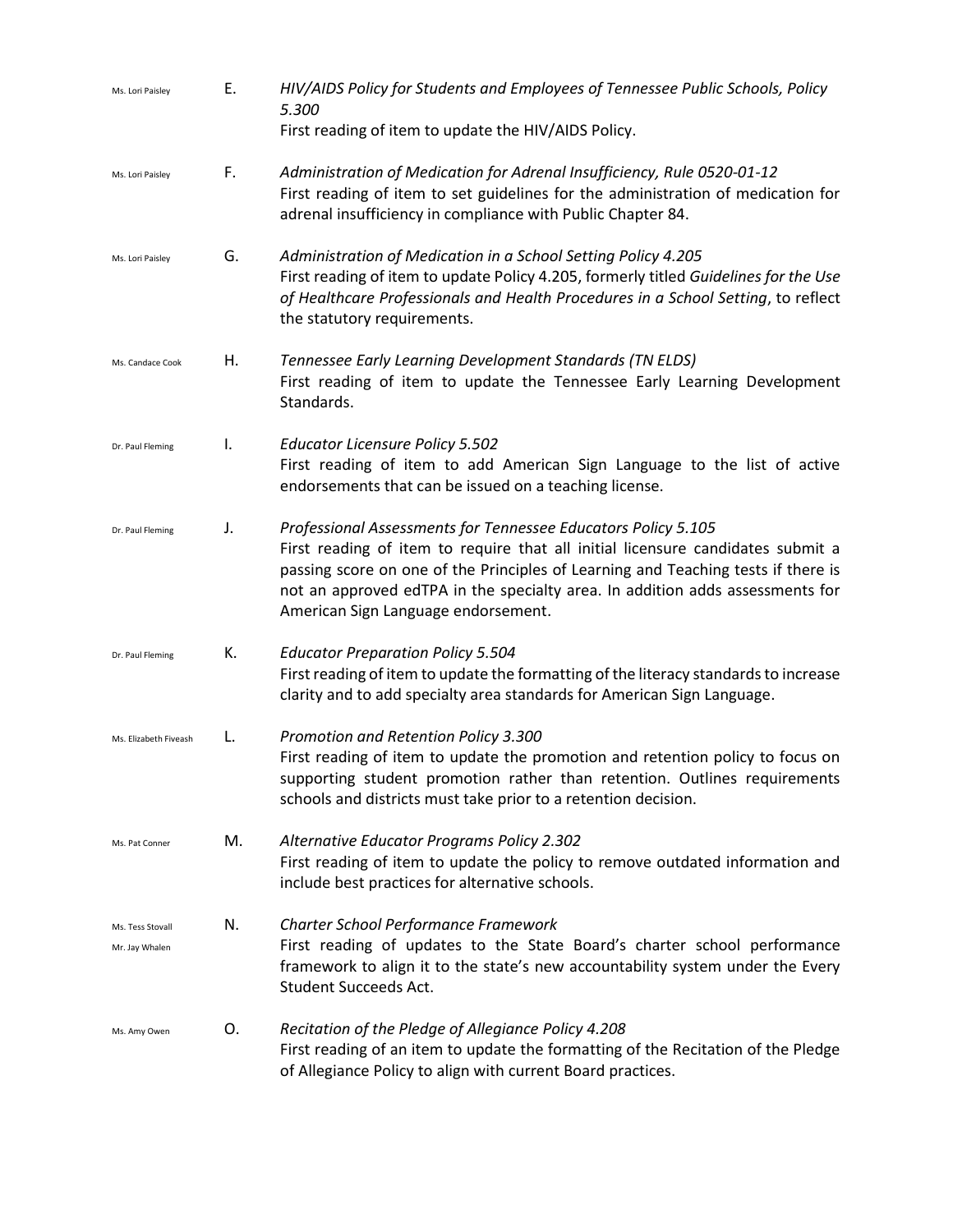# **III. Action Items (Final Reading)**

| 10:25 a.m.<br>Ms. Amy Owen                | А. | World Language Standards<br>Final reading of newly revised World Language standards. The standards are<br>included for grades K-8 and the options for high school courses. These standards,<br>if approved, will be implemented in the 2019-20 school year.                                                                                                                                               |
|-------------------------------------------|----|-----------------------------------------------------------------------------------------------------------------------------------------------------------------------------------------------------------------------------------------------------------------------------------------------------------------------------------------------------------------------------------------------------------|
| Ms. Amy Owen                              | В. | Uniform Clothing for Public School Students Policy 4.203<br>Final reading of an item to update the formatting of the Uniform Clothing for<br>Public School Students Policy to align with current Board practices.                                                                                                                                                                                         |
| Ms. Lori Paisley                          | C. | Physical Activity Policy 4.206<br>Final reading to update the policy to reflect legislative changes to the<br>requirements for physical activity.                                                                                                                                                                                                                                                         |
| Ms. Elizabeth Fiveash                     | D. | School Attendance Policy 4.100<br>Final reading to update the policy to reflect recent legislative changes made in<br>Public Chapter 96 as well as other legal requirements related to attendance.                                                                                                                                                                                                        |
| Ms. Elizabeth Fiveash<br>(Roll Call Vote) | Е. | Education of Incarcerated Students, Rule 0520-01-12<br>Final reading to establish policies and procedures for the education of students<br>incarcerated in juvenile detention centers.                                                                                                                                                                                                                    |
| Ms. Elizabeth Fiveash<br>(Roll Call Vote) | F. | Charter School Enrollment, Rule 0520-14-01-.04<br>Final reading to provide clarity around charter school enrollment and align the<br>rule to Public Chapter 307.                                                                                                                                                                                                                                          |
| Ms. Elizabeth Fiveash<br>(Roll Call Vote) | G. | Charter School Waiver Requests, Rule 0520-14-02<br>Final reading to update and provide clarity to the procedures for charter school<br>waivers.                                                                                                                                                                                                                                                           |
| Ms. Elizabeth Fiveash<br>(Roll Call Vote) | Η. | Achievement School District, Rule 0520-14-03<br>Final reading to update the waiver requirements for schools in the Achievement<br>School District.                                                                                                                                                                                                                                                        |
| Dr. Tammy Shelton                         | I. | List of State Approved Textbooks - Section C (Science, PE/Wellness & Health, Fine<br>Arts (Art, Music, Theatre Arts, Dance, and Media Arts), CTE Arts, A/V Technology<br>& Communication and Anatomy & Physiology)<br>Final reading of the list of approved textbooks - Section C. State law requires the<br>State Board of Education to approve a list of textbooks for adoption by school<br>districts. |
| Dr. Tammy Shelton                         | J. | Non-Substantive Changes to Math, English Language Arts (ELA), and Science<br><b>Standards</b><br>Final reading of item to correct minor mistakes related to typographical errors,<br>punctuation, misspellings, inconsistencies, and formatting in the math, ELA, and<br>science standards.                                                                                                               |
| Ms. Casey Haugner Wrenn K.                |    | <b>Uniform Grading Policy 3.301</b><br>Final reading to clarify procedures for awarding quality points for students who<br>have completed AP, Cambridge, or IB courses or courses aligned with an Industry<br>Certification or CLEP exam.                                                                                                                                                                 |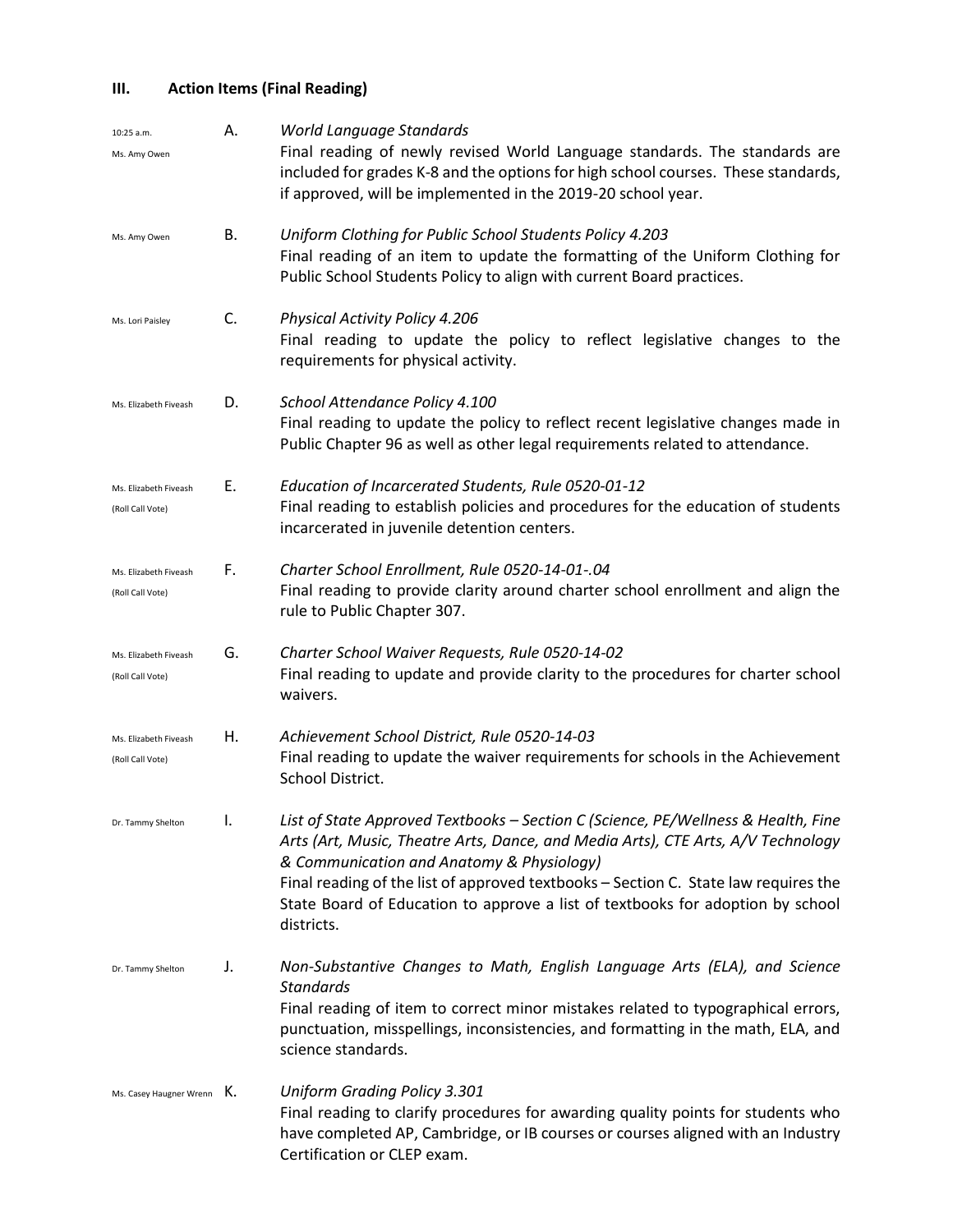| Ms. Jan Lanier                           | L. | English as a Second Language (ESL) Program Policy 3.207<br>Final reading of an item to amend the ESL Program Policy to clarify ESL service<br>requirements and to include additional definitions.                                                                                                                                               |
|------------------------------------------|----|-------------------------------------------------------------------------------------------------------------------------------------------------------------------------------------------------------------------------------------------------------------------------------------------------------------------------------------------------|
| Ms. Theresa Nicholls<br>(Roll Call Vote) | M. | Minimum Requirements for the Approval of Public Schools, Rule 0502-01-03<br>Final reading of a rule to amend the requirements for students with disabilities<br>taking End of Course assessments.                                                                                                                                               |
| Ms. Theresa Nicholls                     | N. | High School Policy 2.103<br>Item to amend the requirements for students with disabilities taking End of<br>Course assessments. This policy aligns with the Minimum Requirements for the<br>Approval of Public Schools Rule also on final reading.                                                                                               |
| Ms. Elizabeth Taylor<br>(Roll Call Vote) | О. | Educator Licensure, Rule 0520-02-03-.09<br>Final reading of changes for Board disciplinary action for particular types of<br>infractions.                                                                                                                                                                                                       |
| Ms. Rebecca Wright<br>(Roll Call Vote)   | Ρ. | Individualized Education Accounts, Rule 0520-01-11<br>Final reading of updates to align the rules with recently passed legislation.                                                                                                                                                                                                             |
| Ms. Alison Gauld                         | Q. | Approved High School Courses Policy 3.205<br>Final reading of item that adds American Sign Language as an approved foreign<br>language course.                                                                                                                                                                                                  |
| Ms. Tess Stovall<br>Mr. Jay Whalen       | R. | Charter School LEA Policies 4502 and 6317<br>Final reading of minor clarifications in two policies governing the State Board's<br>role as a charter school authorizer. The clarifications occur in the Parent<br>Involvement and Engagement Policy (4502) and the Required Remands and<br>Student Disciplinary Hearing Authority Policy (6317). |
| Dr. Nakia Towns                          | S. | <b>State Identified Reward Schools</b><br>Final reading of the state's 2017 Reward Schools.                                                                                                                                                                                                                                                     |
| Dr. Nakia Towns                          | T. | Annual Performance Goals for 2017-18 District Accountability<br>Final reading of the state and LEA annual performance goals for the 2017-18<br>school year.                                                                                                                                                                                     |

## **IV. Charter Appeals**

| 12:05 a.m.<br>Dr. Sara Morrison | А. | "THE" Academy All Girls Charter School<br>Final reading of the appeal by "THE" Academy All Girls Charter School to the State<br>Board of Education. |
|---------------------------------|----|-----------------------------------------------------------------------------------------------------------------------------------------------------|
| Dr. Sara Morrison               | В. | <b>Rich ED Academy of Leaders</b><br>Final reading of the appeal by Rich ED Academy of Leaders to the State Board of<br>Education.                  |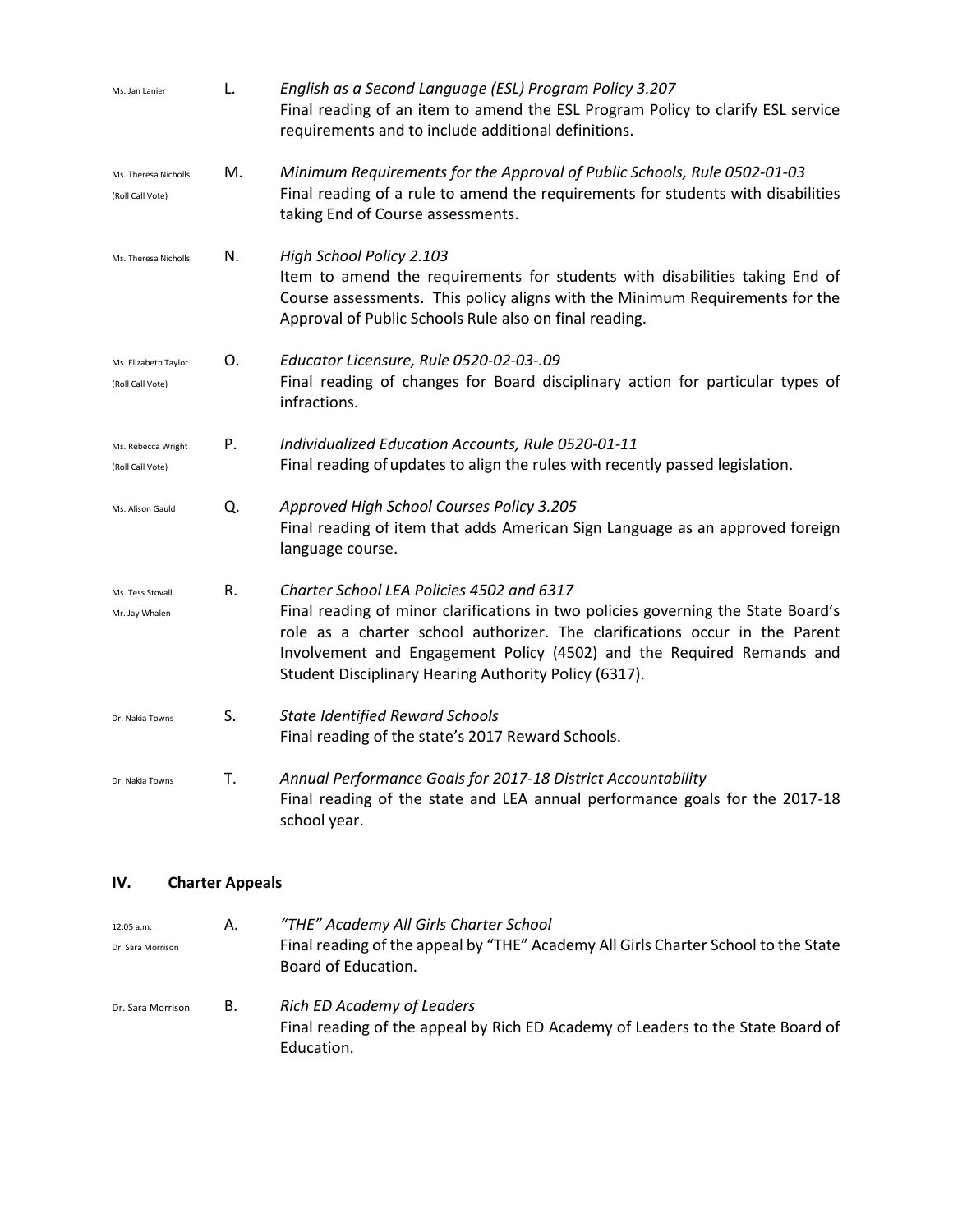## **V. Tennessee Student Assistance Corporation (TSAC) Default Actions**

12:15 p.m. A. *TSAC Defaults*

Ms. Brittani Kendrick **Final reading of the list of individuals who hold a teaching license and who have** been identified by the Tennessee Student Assistance Corporation as being in default on a student loan pursuant to T.C.A. 49-5-108(d)(2).

### **VI. Teacher License Actions**

| 12:20 p.m.<br>Ms. Brittani Kendrick<br>(Roll Call Vote<br>On All) | Α. | Thomas Andrews - Automatic Revocation                                          |
|-------------------------------------------------------------------|----|--------------------------------------------------------------------------------|
|                                                                   | В. | Patrick Bruce - Automatic Revocation                                           |
|                                                                   | C. | William K. Carter - Revocation                                                 |
|                                                                   | D. | Melinda Easterling - Formal Reprimand                                          |
|                                                                   | E. | Rebecca Feher - Revocation                                                     |
|                                                                   | F. | James Freeman - Revocation                                                     |
|                                                                   | G. | This item was removed from the agenda prior to the meeting                     |
|                                                                   | Н. | Billy Hoffman - Automatic Revocation                                           |
|                                                                   | Ι. | Jamie Layne - This item was removed from the agenda during the meeting         |
|                                                                   | J. | Joseph F. Luetkemeyer - Revocation                                             |
|                                                                   | К. | Susan Caul Meeks - Revocation                                                  |
|                                                                   | L. | Gary K. Potter - This item was removed from the agenda during the meeting      |
|                                                                   | M. | Monrita Tate - Revocation                                                      |
|                                                                   | N. | Quanah Thompson - Two (2) Year Suspension                                      |
|                                                                   | 0. | Michelle Villarreal - This item was removed from the agenda during the meeting |
|                                                                   | Ρ. | Lee Brian Walker - Automatic Revocation                                        |
|                                                                   | Q. | Terry Williams - Revocation                                                    |
|                                                                   | R. | Linda Wright - 3 Month Suspension, Retroactive                                 |
|                                                                   |    |                                                                                |

**VII. Adjournment**